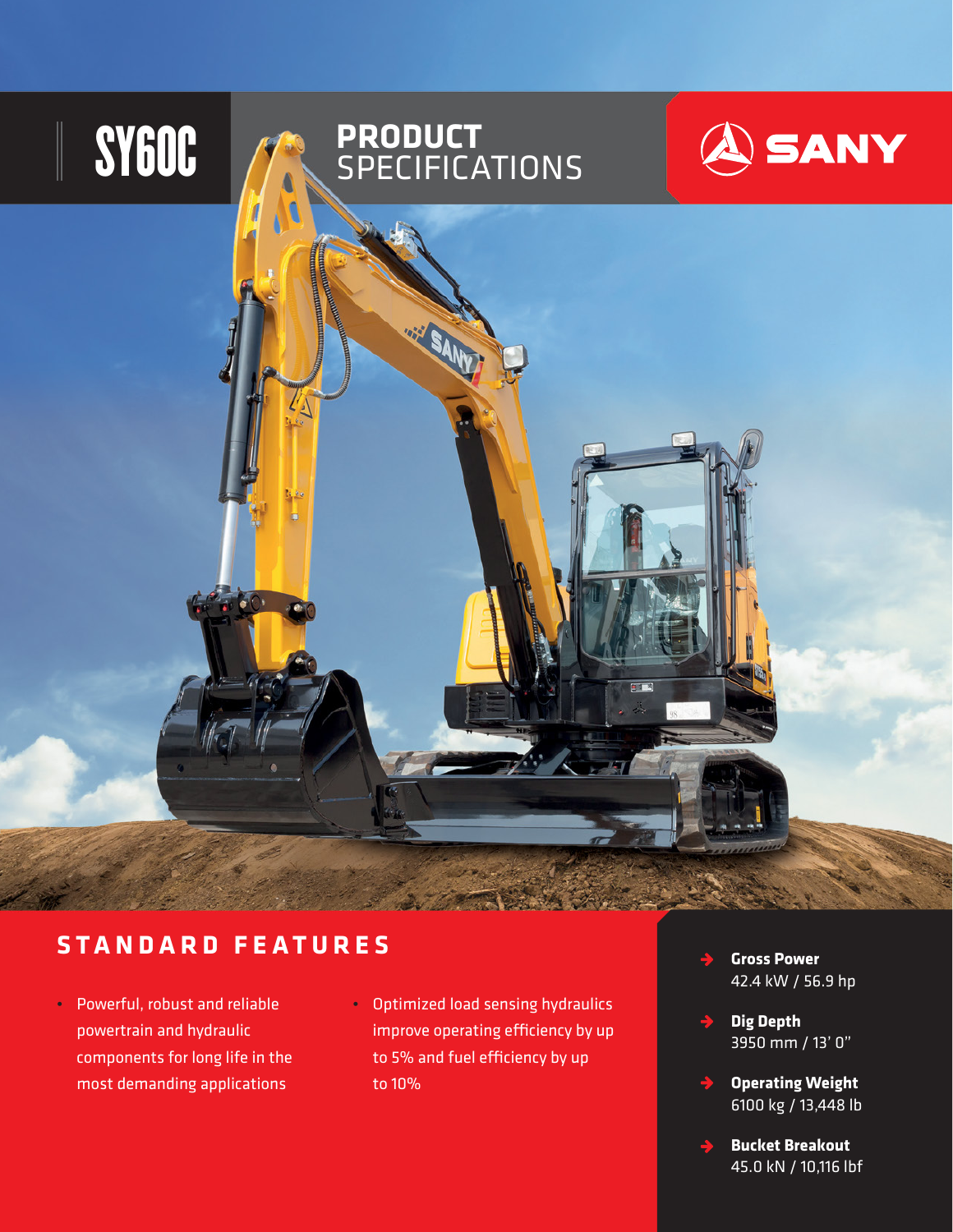## SY60C PRODUCT **SPECIFICATIONS**

DIMENSIONS





### **DIMENSIONS**

|   | Boom Length                   | 3000 mm   | 9'10'' |  |  |
|---|-------------------------------|-----------|--------|--|--|
|   | Stick (Arm) Length            | 1700 mm   | 5'7''  |  |  |
| Α | <b>Transport Length</b>       | $6015$ mm | 19' 9" |  |  |
| B | <b>Transport Width</b>        | 2005 mm   | 6'7''  |  |  |
| С | <b>Transport Height</b>       | 2645 mm   | 8'8''  |  |  |
| D | Upper Structure Width         | 1860 mm   | 6'1''  |  |  |
| E | <b>Blade Height</b>           | 340 mm    | 13"    |  |  |
| F | Track Width (standard shoe)   | 400 mm    | 16"    |  |  |
| G | <b>Track Gauge</b>            | 1600 mm   | 5'3"   |  |  |
| H | Ground Clearance (minimum)    | 330 mm    | 13"    |  |  |
| L | <b>Tail Swing Radius</b>      | 1640 mm   | 5'5''  |  |  |
| J | <b>Track Length on Ground</b> | 2045 mm   | 6'9''  |  |  |
| К | <b>Track Length</b>           | 2545 mm   | 8'4''  |  |  |

**Powerful**, **robust** and **reliable** powertrain and hydraulic components

## **TECHNICAL SPECIFICATIONS**

| <b>Operating Weight</b>             | 6100 kg                             | 13,448 lb                            |  |  |
|-------------------------------------|-------------------------------------|--------------------------------------|--|--|
| <b>Ground Pressure</b>              | 34.6 kPa                            | $5.0$ psi                            |  |  |
| <b>Engine</b>                       | Yanmar 4TNV98C-WSY                  |                                      |  |  |
| Displacement                        | 3.3L                                | 202.5 in $3$                         |  |  |
| <b>Gross Power</b>                  | 42.4 kW                             | 56.9 HP                              |  |  |
| <b>Hydraulics</b>                   |                                     | Load Sensing with Pilot Control      |  |  |
| Main Hydraulic Pump                 |                                     | Axial Piston - Variable Displacement |  |  |
| Operating Flow (maximum)            | 142.7 L/min                         | 37.7 gal/min                         |  |  |
| <b>Operating Pressure (maximum)</b> | 24.5 MPa                            | 3553 psi                             |  |  |
| <b>Travel Motor</b>                 | <b>Axial Piston with Park Brake</b> |                                      |  |  |
| Travel Pressure (maximum)           | 24.5 MPa                            | 3553 psi                             |  |  |
| Travel Speeds (maximum)             | 2.4 / 3.7 km/hr                     | $1.5 / 2.3$ mph                      |  |  |
| Travel Effort (maximum)             | 47.2 kN                             | 10,611 lbf                           |  |  |
| Grade Capability (maximum)          | $35^\circ$                          |                                      |  |  |
| <b>Swing Motor</b>                  | Axial Piston with Swing Brake       |                                      |  |  |
| Swing Pressure (maximum)            | 19.1 MPa                            | 2770 psi                             |  |  |
| Swing Speed (maximum)               |                                     | <b>9.6 RPM</b>                       |  |  |
| <b>Undercarriage</b> (standard)     | <b>Belted Rubber Track</b>          |                                      |  |  |
| Track Shoe width (standard)         | 400 mm                              | 16"                                  |  |  |
| Track Rollers (per side)            |                                     | 5                                    |  |  |
| Carrier Rollers (per side)          |                                     | 1                                    |  |  |

### **SERVICE REFILL CAPACITIES**

| <b>Fuel Tank Capacity</b>      | 130.0 L | 34.3 gal   |
|--------------------------------|---------|------------|
| <b>Hydraulic Tank Capacity</b> | 85.0L   | $22.5$ gal |
| Engine Oil Capacity            | 9.6L    | $2.5$ gal  |
| <b>Cooling System Capacity</b> | 5.6L    | $1.5$ gal  |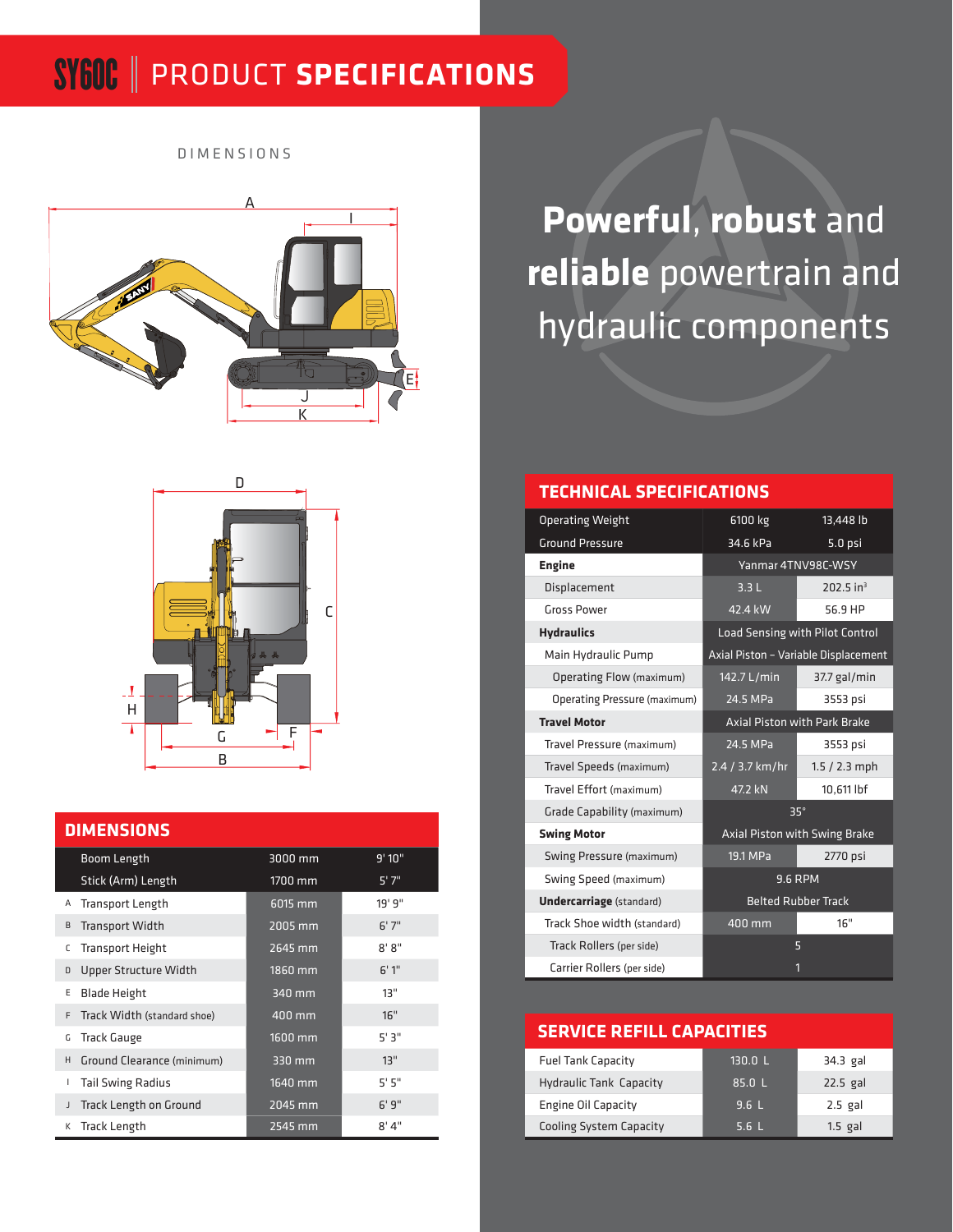# **DIGGING PERFORMANCE | SYGOC**

### WORKING RANGE



| <b>WORKING RANGE</b>                  |         |         |  |  |  |  |  |
|---------------------------------------|---------|---------|--|--|--|--|--|
| Boom Length                           | 3000 mm | 9'10"   |  |  |  |  |  |
| Stick (Arm) Length                    | 1700 mm | 5'7''   |  |  |  |  |  |
| A Maximum Digging Height              | 5790 mm | 19'0''  |  |  |  |  |  |
| B Maximum Dumping Height              | 4060 mm | 13' 4'' |  |  |  |  |  |
| C Maximum Digging Depth               | 3950 mm | 13'0''  |  |  |  |  |  |
| D Maximum Vertical Wall Digging Depth | 3180 mm | 10'5''  |  |  |  |  |  |
| E Maximum Reach at Ground Level       | 6320 mm | 20'9''  |  |  |  |  |  |
| F Minimum Swing Radius                | 2555 mm | 8'5''   |  |  |  |  |  |

| <b>DIGGING PERFORMANCE</b>      |                   |            |
|---------------------------------|-------------------|------------|
| Boom Length                     | $3000 \text{ mm}$ | 9'10"      |
| Stick (Arm) Length              | $1700$ mm         | 5'7''      |
| Bucket Breakout Force (ISO)     | 45.0 kN           | 10.116 lbf |
| Stick (Arm) Digging Force (ISO) | 33.0 kN           | 7.419 lbf  |